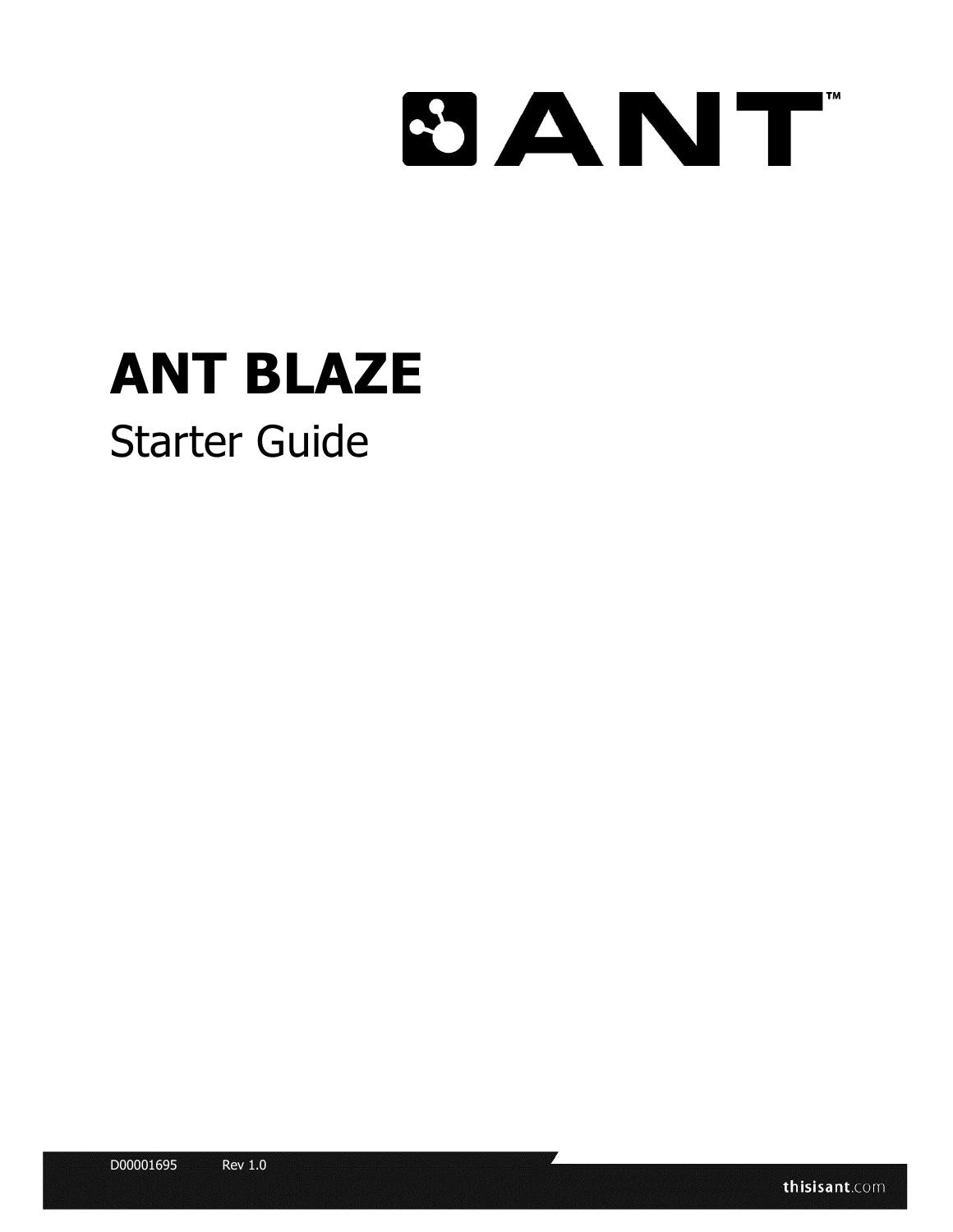### **Copyright Information and Usage Notice**

This information disclosed herein is the exclusive property of Dynastream Innovations Inc. No part of this publication may be reproduced or transmitted in any form or by any means including electronic storage, reproduction, execution or transmission without the prior written consent of Dynastream Innovations Inc. The recipient of this document by its retention and use agrees to respect the copyright of the information contained herein.

The information contained in this document is subject to change without notice and should not be construed as a commitment by Dynastream Innovations Inc. unless such commitment is expressly given in a covering document.

The Dynastream Innovations Inc. ANT Products described by the information in this document are not designed, intended, or authorized for use as components in systems intended for surgical implant into the body, or other applications intended to support or sustain life, or for any other application in which the failure of the Dynastream product could create a situation where personal injury or death may occur. If you use the Products for such unintended and unauthorized applications, you do so at your own risk and you shall indemnify and hold Dynastream and its officers, employees, subsidiaries, affiliates, and distributors harmless against all claims, costs, damages, and expenses, and reasonable attorney fees arising out of, directly or indirectly, any claim of personal injury or death associated with such unintended or unauthorized use, even if such claim alleges that Dynastream was negligent regarding the design or manufacture of the Product.

©2017 Dynastream Innovations Inc. All Rights Reserved.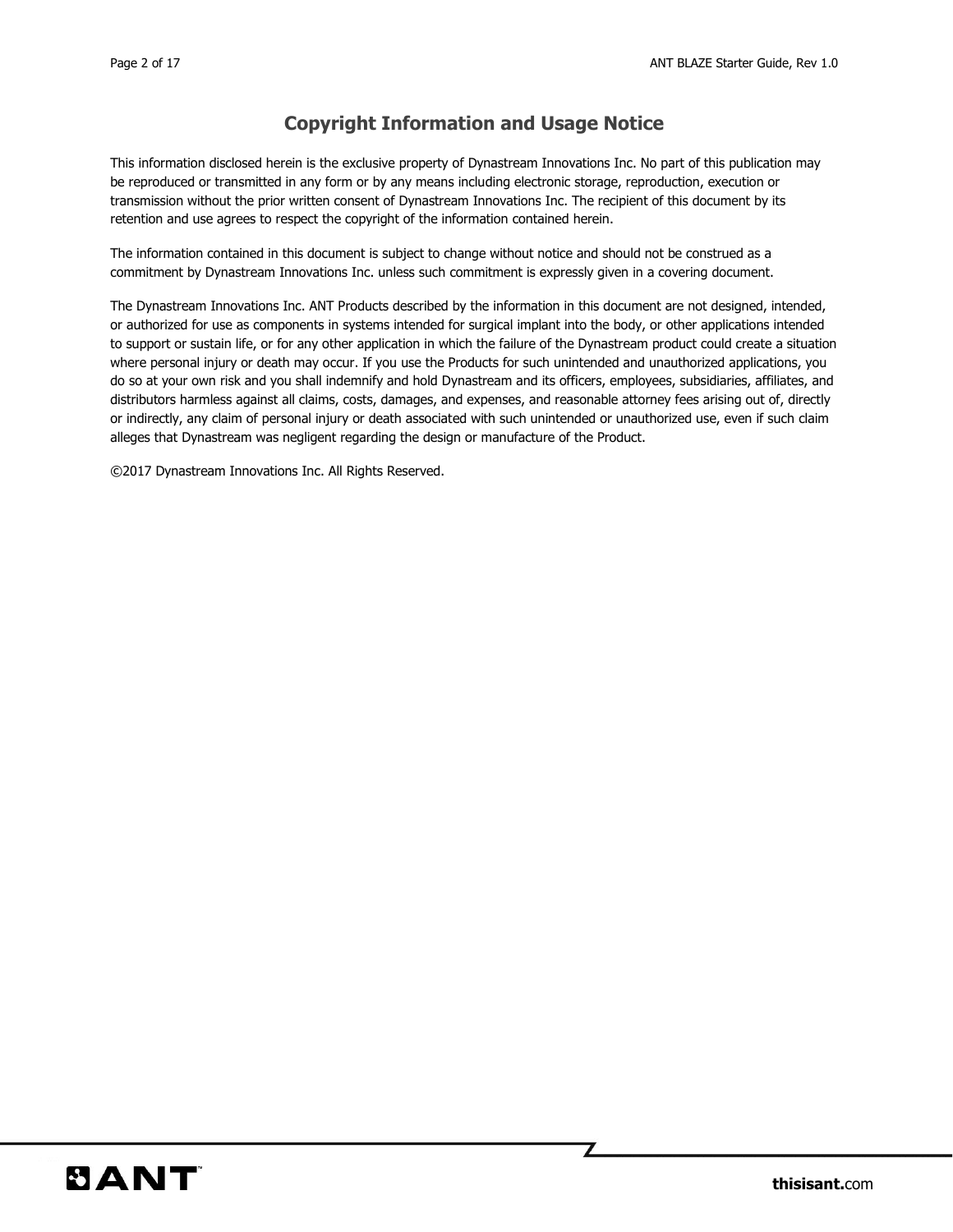# **Revision History**

| <b>Revision</b> | <b>Effective Date</b> | <b>Description</b>             |
|-----------------|-----------------------|--------------------------------|
| 1.0             | June 2017             | Initial Starter Guide creation |
|                 |                       |                                |
|                 |                       |                                |
|                 |                       |                                |
|                 |                       |                                |
|                 |                       |                                |
|                 |                       |                                |
|                 |                       |                                |

 $\mathbb Z$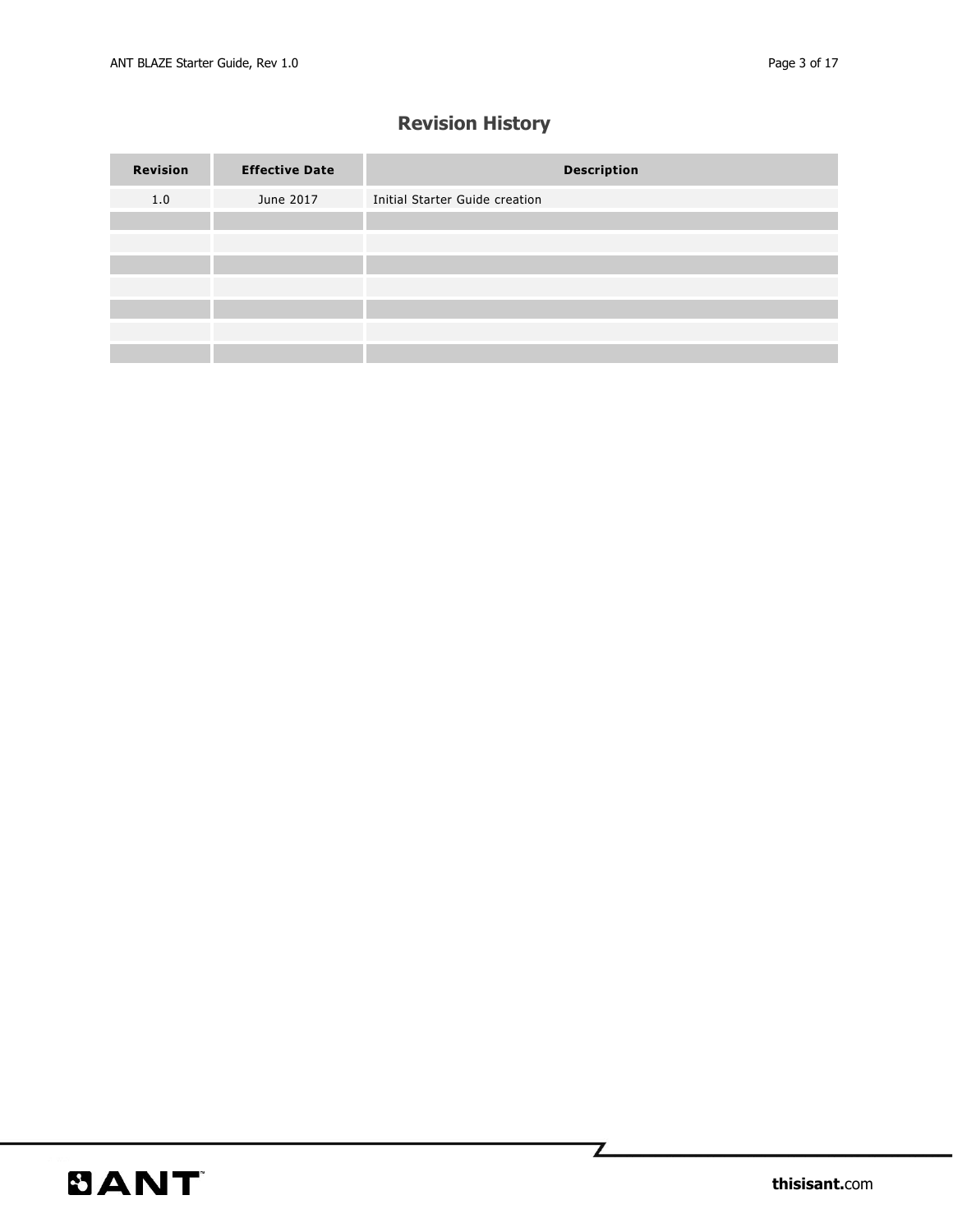### **Table of Contents**

| $\mathbf{1}$     |               |  |  |  |  |  |
|------------------|---------------|--|--|--|--|--|
| $\overline{2}$   |               |  |  |  |  |  |
|                  | 2.1           |  |  |  |  |  |
|                  | $2.2^{\circ}$ |  |  |  |  |  |
|                  | 2.3           |  |  |  |  |  |
|                  | 2.4           |  |  |  |  |  |
|                  | 2.5           |  |  |  |  |  |
|                  | 2.6           |  |  |  |  |  |
|                  | 2.7           |  |  |  |  |  |
| 3                |               |  |  |  |  |  |
|                  | 3.1           |  |  |  |  |  |
|                  | 3.2           |  |  |  |  |  |
| $\boldsymbol{4}$ |               |  |  |  |  |  |
|                  | 4.1           |  |  |  |  |  |
|                  | 4.2           |  |  |  |  |  |
| 5                |               |  |  |  |  |  |

Z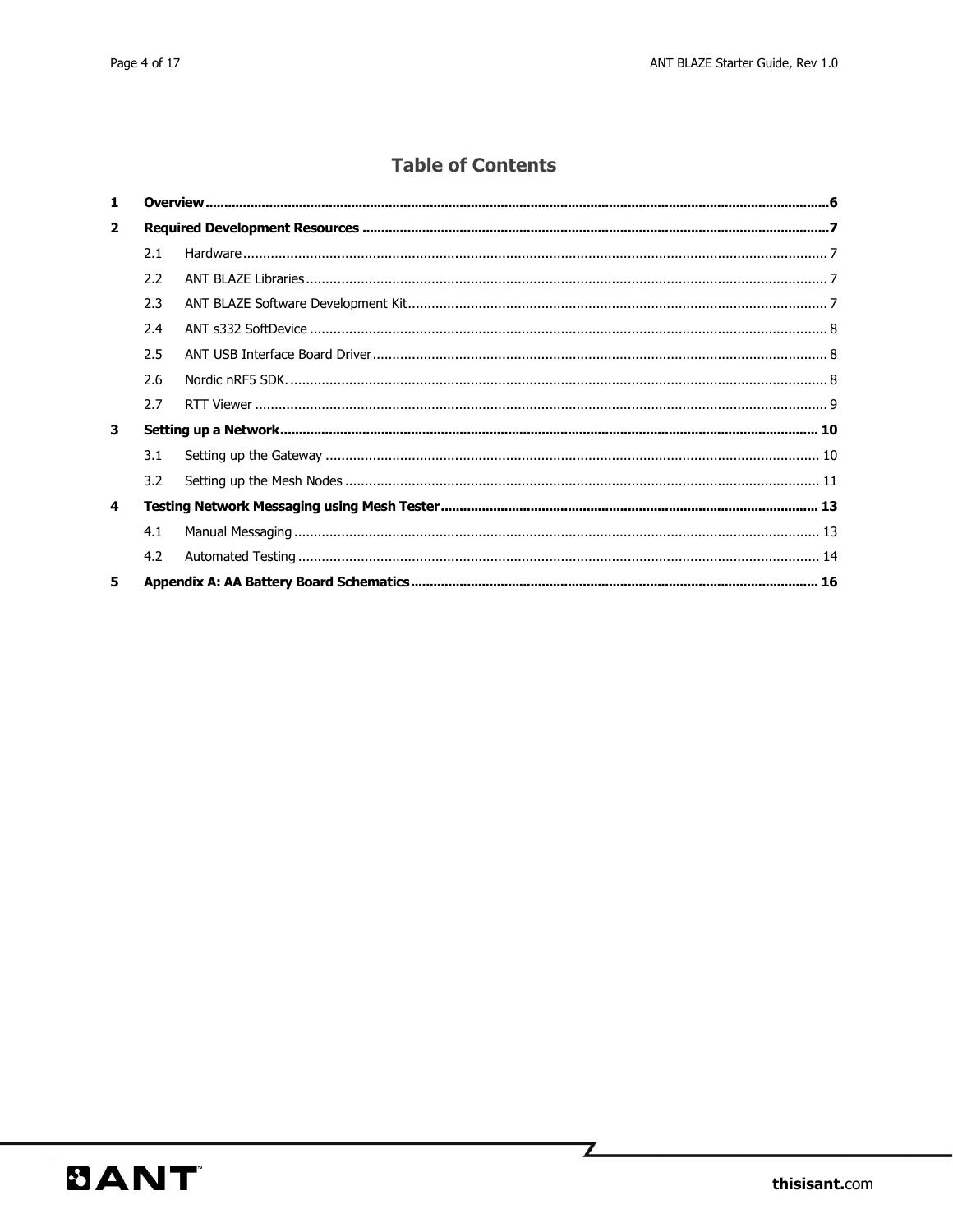# **List of Figures**

| Figure 9. Loading Test Configuration and Device List Files for Automated Testing  15 |  |
|--------------------------------------------------------------------------------------|--|
|                                                                                      |  |

## **List of Tables**

 $\mathbf{Z}$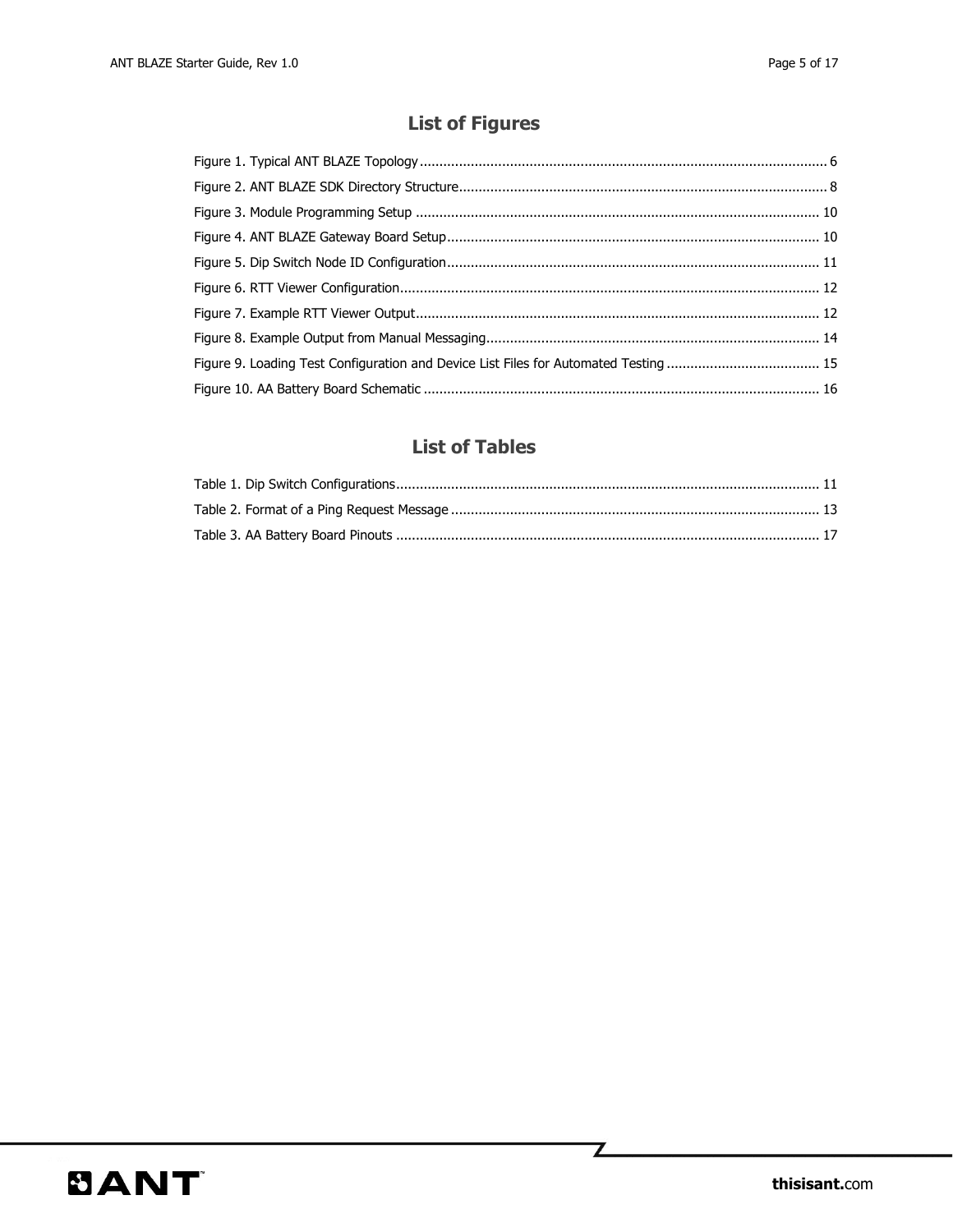#### <span id="page-5-0"></span>**1 Overview**

ANT BLAZE offers a turn-key mesh solution which can be used by an application running on the D52 module. This starter guide provides instructions for setting up a simple mesh network for evaluating and experimenting with ANT BLAZE.

ANT BLAZE consists of 2 libraries; a node library and a gateway library. An ANT BLAZE network is comprised of a single Premium D52 module configured as a gateway and several Premium D52 modules configured as mesh nodes.

Example node and gateway applications which utilize the ANT BLAZE libraries have been supplied for evaluating ANT BLAZE. The example node application (demo\_node) uses the ANT BLAZE node library and automatically replies over the mesh to messages sent to it. The example network processor gateway application (np\_gateway) uses the ANT BLAZE gateway library and interfaces over UART with the included PC application, "Mesh Tester". Mesh Tester takes advantage of a richer UI to enable experimenting with the gateway library by allowing the user to send manual messages or to configure tests that automatically poll nodes for data.



**Figure 1. Typical ANT BLAZE Topology**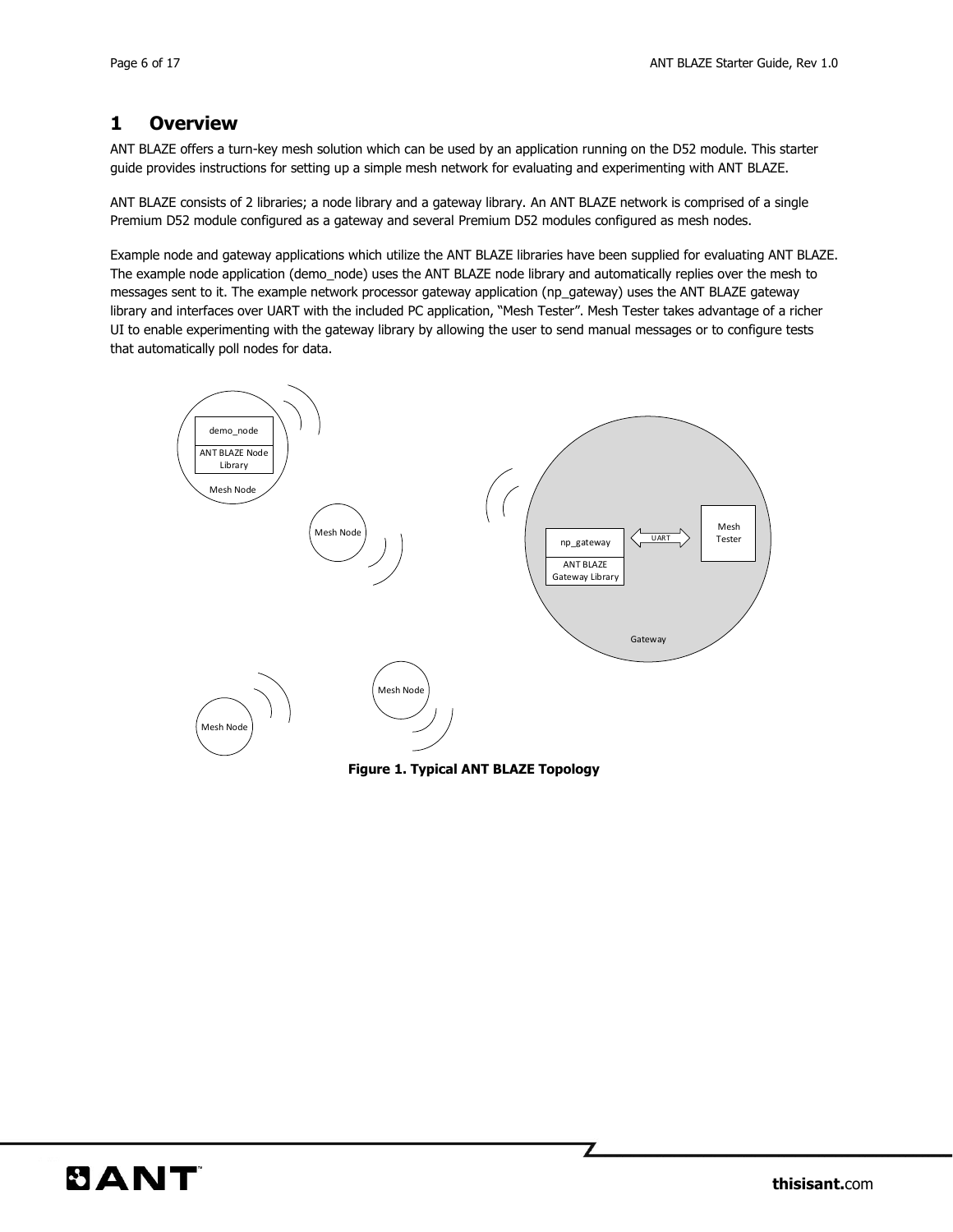#### <span id="page-6-0"></span>**2 Required Development Resources**

#### <span id="page-6-1"></span>**2.1 Hardware**

The following development kits are required to run the example code included in the ANT BLAZE SDK:

- D52 Starter Kit (D52DK2): Includes a Segger J-Link Lite Programmer and an ANT USB Interface Board (ANTUIF1) and two Premium D52Q modules (D52QSKM6IA-A). The ANT USB Interface Board is used together with a Premium D52Q module to test the gateway functionality. For more details on usage of this kit, refer to ANT SoC Starter Kit User Manual.
- D52 Extender Kit (D52EXT1): Includes 4 Premium D52Q modules (D52QSKM6IA-A) and 4 ANT AA Battery Boards (ANTBAT3). These components are used for the mesh nodes. Note the extender kit does not include a J-Link programmer or an ANT USB interface board.

More information about the development kits is available here:

<https://www.dynastream.com/d52starterkit>

#### <span id="page-6-2"></span>**2.2 ANT BLAZE Libraries**

The contents of the ANT BLAZE Libraries package are as follows:

- ANT BLAZE static libraries: Pre-built libraries that are used by custom applications to enable ANT BLAZE mesh node or gateway functionality. The bin folder includes versions of the ANT BLAZE Node Library and ANT BLAZE Gateway Library compiled on GCC, IAR and Keil MDKv5 in the armgcc, iar and keil subdirectories.
- API Headers: These files need to be included by your application to access the ANT BLAZE static libraries, and provide documentation on the available API calls.
	- $\circ$  inc\ant\_blaze\_node\_interface.h: Function definitions and API documentation for the ANT BLAZE Node Library.
	- $\circ$  inc\ant blaze gateway interface.h: Function definitions and API documentation for the ANT BLAZE Gateway Library.
	- o inc\ant\_blaze\_defines.h: Includes constants and data structures that are used by both libraries.

Copy the bin and inc folders of the ANT BLAZE Libraries package into the ANT\_BLAZE\_SDK folder.

#### <span id="page-6-3"></span>**2.3 ANT BLAZE Software Development Kit**

The contents of the ANT BLAZE Software Development Kit are as follows:

- Example applications:
	- $\circ$  examples\demo\_node: Shows how to integrate the ANT BLAZE Node Library into an application. The example implements two messages, a ping request and ping response. When the node receives a ping request from the gateway, it will create a ping response and reply over the mesh. The ping request includes application level logic that allows addressing a range of nodes (e.g. nodes 1-2) with a single message. Messages received by the nodes are output over Segger RTT for debugging. The example application also implements a custom BLE service that sends messages received over the mesh over a BLE connection as a peripheral device, demonstrating how applications can use custom connectivity side by side with ANT BLAZE.
	- $\circ$  examples\demo\_gateway: Shows how to integrate the ANT BLAZE Gateway Library into an application. This simple example uses the buttons on the AA board to send ping requests for specific ranges of nodes. Responses received by the gateway are output over Segger RTT.

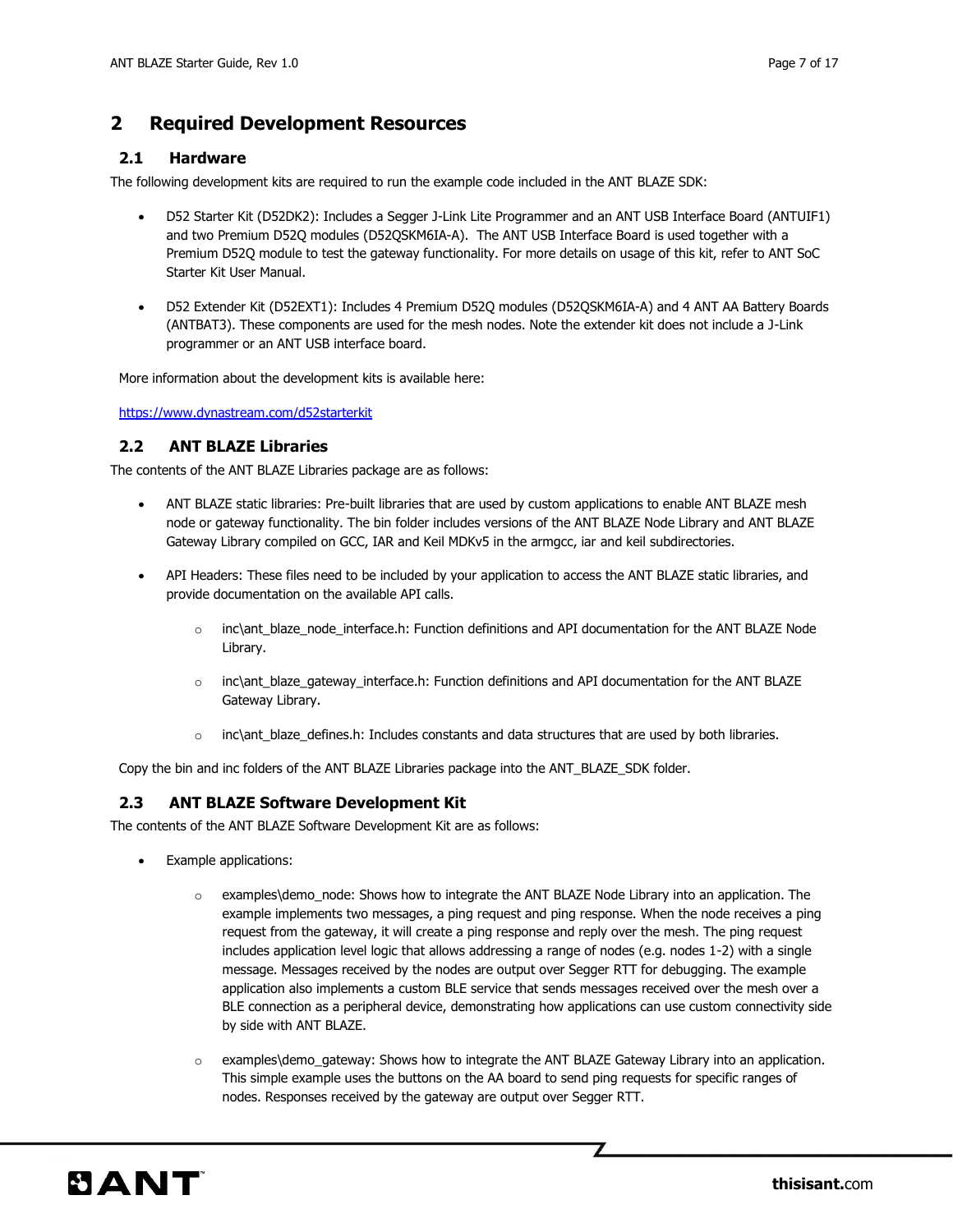$\circ$  examples\np\_gateway: Enables interaction with the ANT BLAZE Gateway Library from an external microcontroller or PC application over UART. This example defines serial messaging to translate library events and configuration commands over the serial interface. The framing is compatible with the standard ANT serial messaging format described in the ["ANT Messaging Protocol and Usage"](https://www.thisisant.com/developer/resources/downloads/#documents_tab) document (Section 7.1), for compatibility with ANT software libraries for PC/Mac/Linux.

Project files for all example applications for GCC, IAR and Keil MDKv5 are available under the armgcc, iar and keil directories under each project directory.

 Mesh Tester: PC application that interfaces with a Premium D52 module running the np\_gateway application to implement a more feature-rich gateway to evaluate ANT BLAZE technology, allowing both manual messaging and automated polling of nodes with collection of performance statistics. Mesh Tester requires .NET Framework 4.0 and the Visual C++ 2008 SP1 Redistributable Package from Microsoft.

#### <span id="page-7-0"></span>**2.4 ANT s332 SoftDevice**

Refer to the release notes in the ANT BLAZE SDK package for SoftDevice version compatibility. The SoftDevice API headers (the contents of the include directory in the SoftDevice download package) will need to be copied into the components\softdevice\s332\headers directory of the Nordic nRF5 SDK. If the directory does not exist, create it.

The ANT s332 SoftDevice can be downloaded from:

[https://www.thisisant.com/developer/components/nrf52832#tab\\_protocol\\_stacks\\_tab](https://www.thisisant.com/developer/components/nrf52832#tab_protocol_stacks_tab)

#### <span id="page-7-1"></span>**2.5 ANT USB Interface Board Driver**

Download the ANT USB interface board for Windows from:<http://www.thisisant.com/developer/resources/downloads>

Install the drivers. Note that the drivers are unsigned. On Windows 7, when installing the drivers, you may receive a warning message that Windows can't verify the publisher of the driver; you should install the driver anyway. Windows 8 and 10 require signed drivers for installation, so you will be required to boot with driver signature enforcement disabled to complete the installation process. For more detailed installation instructions, refer to Section 2.1.1 of the "ANT SoC Module [Starter Kit User Manual"](https://www.thisisant.com/developer/resources/downloads/#documents_tab)

#### <span id="page-7-2"></span>**2.6 Nordic nRF5 SDK.**

Download version 13 the Nordic nRF5 SDK from<http://developer.nordicsemi.com/>

Install the SDK for the IDE/Compiler of your choice. To get the projects in the ANT BLAZE SDK to build out of the box, install the Nordic nRF5 SDK in the nrf5\_sdk directory inside the ANT BLAZE SDK. The final directory structure should look like [Figure 2.](#page-7-3)



<span id="page-7-3"></span>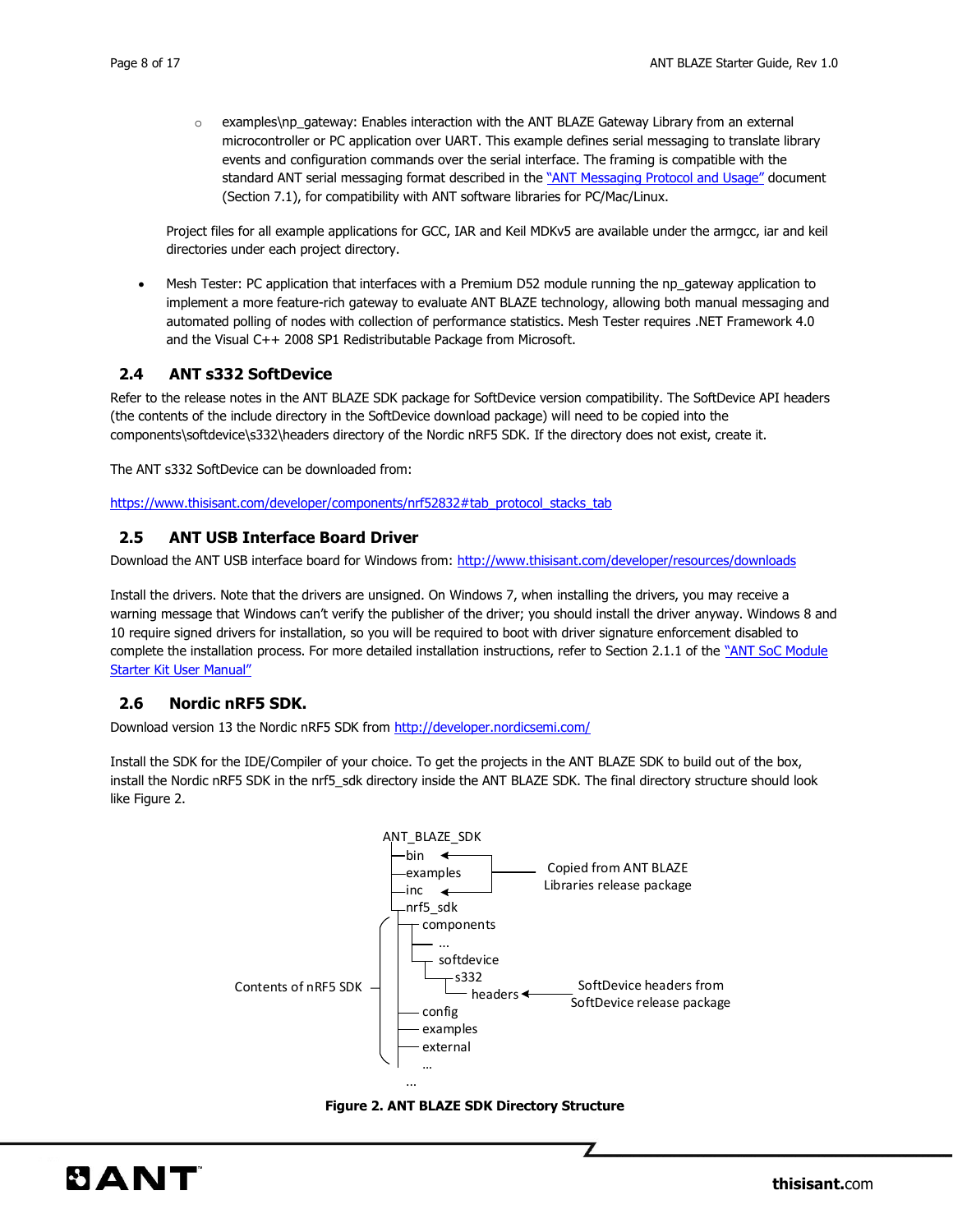For more detailed instructions on toolchain setup using Keil, refer to the ["ANT SoC Module Starter Kit User Manual"](https://www.thisisant.com/developer/resources/downloads/#documents_tab)

#### <span id="page-8-0"></span>**2.7 RTT Viewer**

GUI application that displays terminal output from a device connected via a Segger J-Link programmer.

<https://www.segger.com/jlink-rtt-viewer.html>

 $\mathbb Z$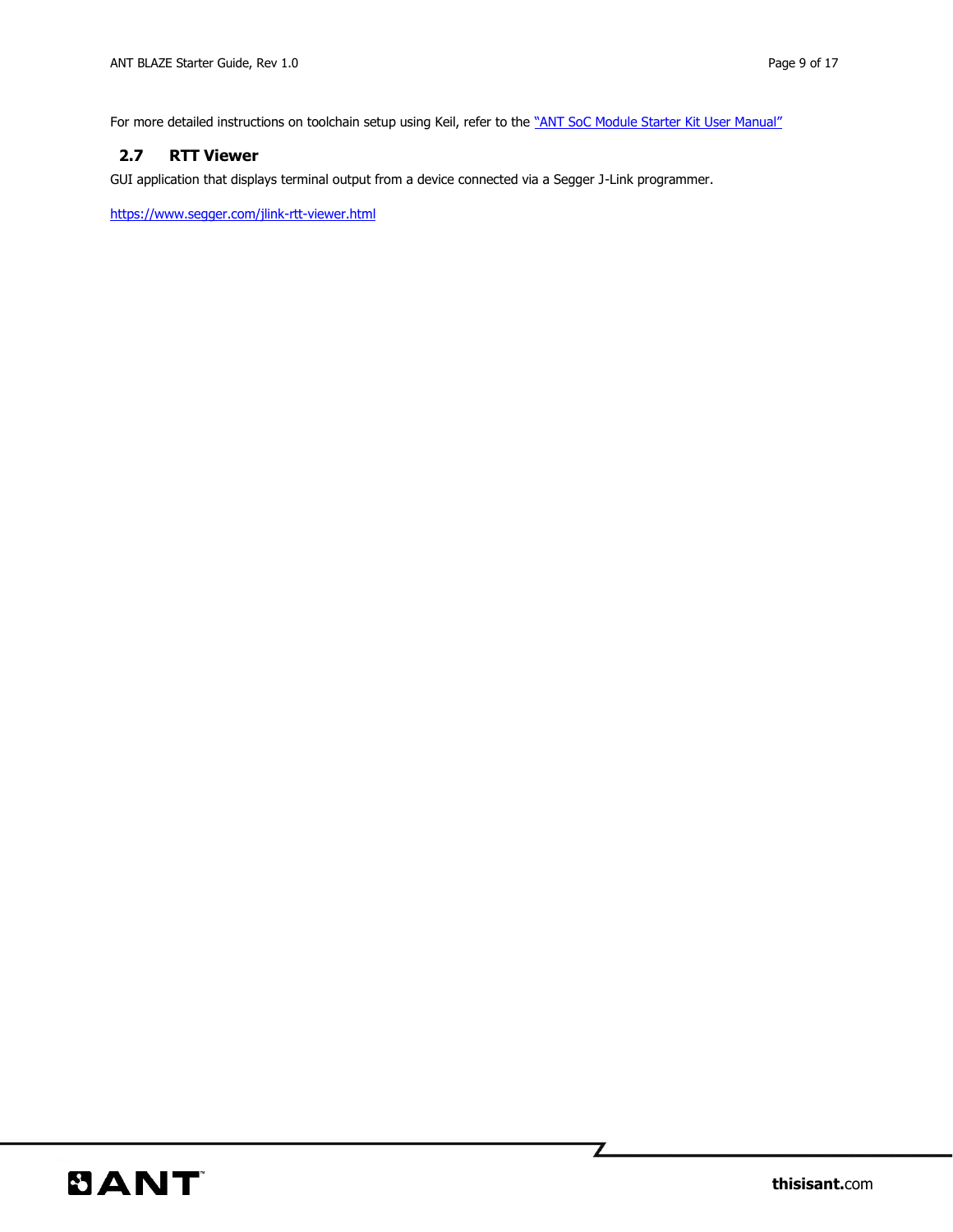#### <span id="page-9-0"></span>**3 Setting up a Network**

#### <span id="page-9-1"></span>**3.1 Setting up the Gateway**

- 1. Build the np\_gateway project. The first time you build the project, the compiler will point out two errors which serve as reminders that licenses must be obtained to use the S332 SoftDevice and the ANT BLAZE libraries. Follow the instructions in the error messages to enable the evaluation keys and allow the project to build.
- 2. Insert two AA batteries on an ANT AA battery board and mount a Premium D52Q module onto the board.
- 3. Connect the Segger J-Link programmer to the programming header on the module. Turn the power switch to the ON position. The setup should look as in [Figure 3.](#page-9-2)



**Figure 3. Module Programming Setup**

- <span id="page-9-2"></span>4. Load the module with the application np\_gateway.hex which was generated by building the np\_gateway project in step 1. Note that this file will be in different places depending on which compiler was used. Check the IDE's build output settings or the Makefile to determine which directory it was placed in.
- 5. Turn the power switch to the OFF position and remove the module from the board. Disconnect the J-Link programmer.
- 6. Mount the module onto an ANT USB Interface board and connect it to a USB port of a PC, as shown in [Figure 4.](#page-9-3)

<span id="page-9-3"></span>

**Figure 4. ANT BLAZE Gateway Board Setup**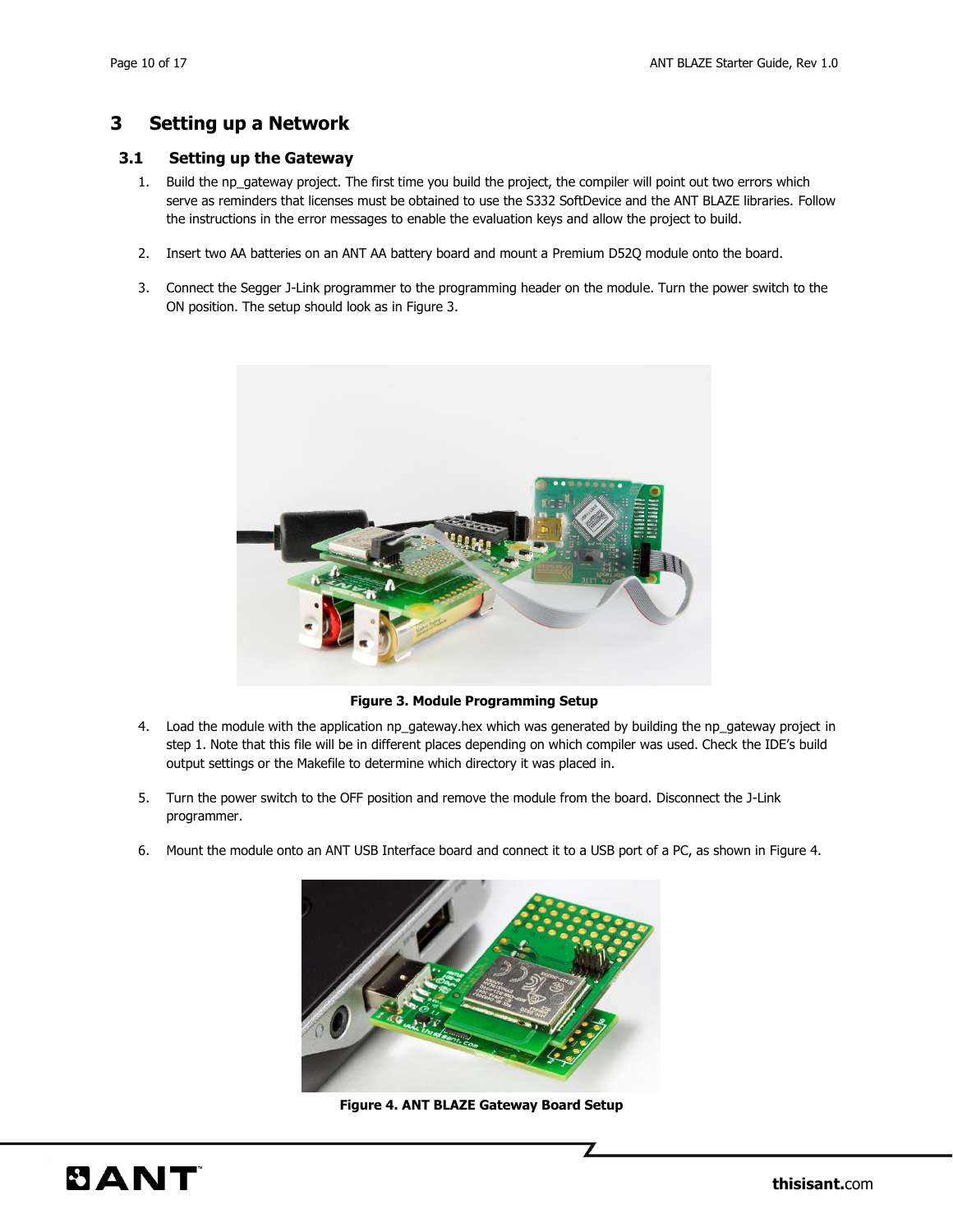#### <span id="page-10-0"></span>**3.2 Setting up the Mesh Nodes**

- 1. Build the demo\_node project.
- <span id="page-10-1"></span>2. The node ID for each of the mesh nodes is derived from the configuration of the dip switches. Set up the dip switches on the 4 ANT AA battery boards to the numbers 1-4, in binary (with SW1 as the least significant bit and SW8 as the most significant bit), as described in [Table 1.](#page-10-1)

| <b>Board</b> | SW <sub>8</sub> | SW <sub>7</sub> | SW <sub>6</sub> | SW5      | SW <sub>4</sub> | SW <sub>3</sub> | SW <sub>2</sub> | SW <sub>1</sub> |
|--------------|-----------------|-----------------|-----------------|----------|-----------------|-----------------|-----------------|-----------------|
| Board 1 0    |                 |                 |                 |          |                 |                 |                 |                 |
| Board 2 0    |                 | $\Omega$        | $\Omega$        | $\Omega$ | $\Omega$        | $\Omega$        |                 | $\Omega$        |
| Board 3 0    |                 |                 | n               | $\Omega$ | n               | O               |                 |                 |
| Board 4      |                 |                 | $\Omega$        | $\Omega$ | $\Omega$        |                 |                 |                 |

**Table 1. Dip Switch Configurations**

For example, the dip switches in board 3 should be configured as depicted in [Figure 5.](#page-10-2)



**Figure 5. Dip Switch Node ID Configuration**

- <span id="page-10-2"></span>3. Insert two AA batteries on all the battery boards, and mount a Premium D52 module on each.
- 4. For each of the battery board/module stacks, connect the Segger J-Link programmer to the programming header on the module, turn the power ON and download the hex file demo\_node.hex which was generated by building the demo\_node project in step 1.
- 5. Distribute the nodes around and make sure that all the battery boards are still ON. The network is now ready to be tested.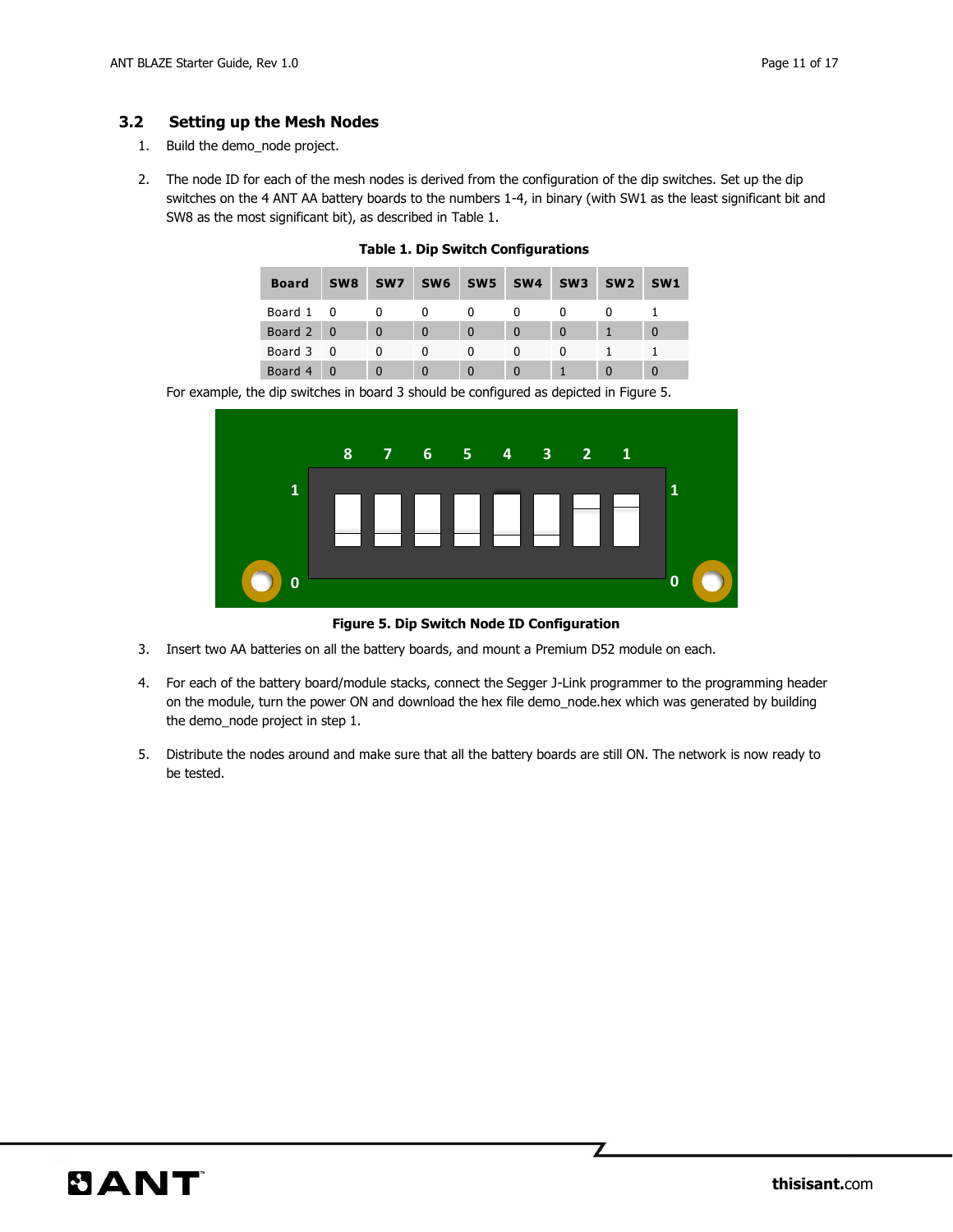6. To see the output of one of the nodes, connect the Segger J-Link programmer to the programming header on the module and start RTT Viewer. Under **"**Connection to J-Link" select USB, and under "Target Interface & Speed", select SWD, and press "OK". See [Figure 6.](#page-11-0)

| J-Link RTT Viewer V5.12g   Configuration  | 23                   |
|-------------------------------------------|----------------------|
| <b>Connection to J-Link</b>               |                      |
| O USB <b>Serial No</b>                    |                      |
| ◯ TCP/IP                                  |                      |
| Existing Session                          |                      |
| <b>Specify Target Device</b>              |                      |
| nRF52832 xxAA                             | $\ddot{\phantom{a}}$ |
| Target Interface & Speed                  |                      |
| 4000<br><b>SWD</b>                        | kHz                  |
| <b>RTT Control Block</b>                  |                      |
| ◎ Auto Detection △ Address △ Search Range |                      |
| Cancel<br>OK                              |                      |

<span id="page-11-0"></span>**Figure 6. RTT Viewer Configuration**

7. A console window, like one shown in [Figure 7,](#page-11-1) with the debug output from the node will now be visible.

| J-Link RTT Viewer V5.12g                            |       | $\overline{\mathbf{x}}$ |
|-----------------------------------------------------|-------|-------------------------|
| File Terminals Input Logging<br>Help                |       |                         |
| All Terminals   Terminal 0   Terminal 1<br>Log      |       |                         |
| 0>: INFO: Start Scan and Forward Library, Node ID 1 |       |                         |
| 0>:INFO:BLE advertising evt: 0x03                   |       |                         |
|                                                     |       |                         |
|                                                     |       |                         |
|                                                     |       |                         |
|                                                     |       |                         |
|                                                     |       |                         |
|                                                     |       |                         |
|                                                     |       |                         |
|                                                     |       |                         |
|                                                     |       |                         |
|                                                     |       |                         |
|                                                     |       |                         |
|                                                     |       |                         |
|                                                     |       |                         |
|                                                     |       |                         |
|                                                     |       |                         |
|                                                     |       |                         |
|                                                     | Enter | Clear                   |
| RTT Viewer connected.                               |       | 0.000 MB                |

<span id="page-11-1"></span>**Figure 7. Example RTT Viewer Output**

Z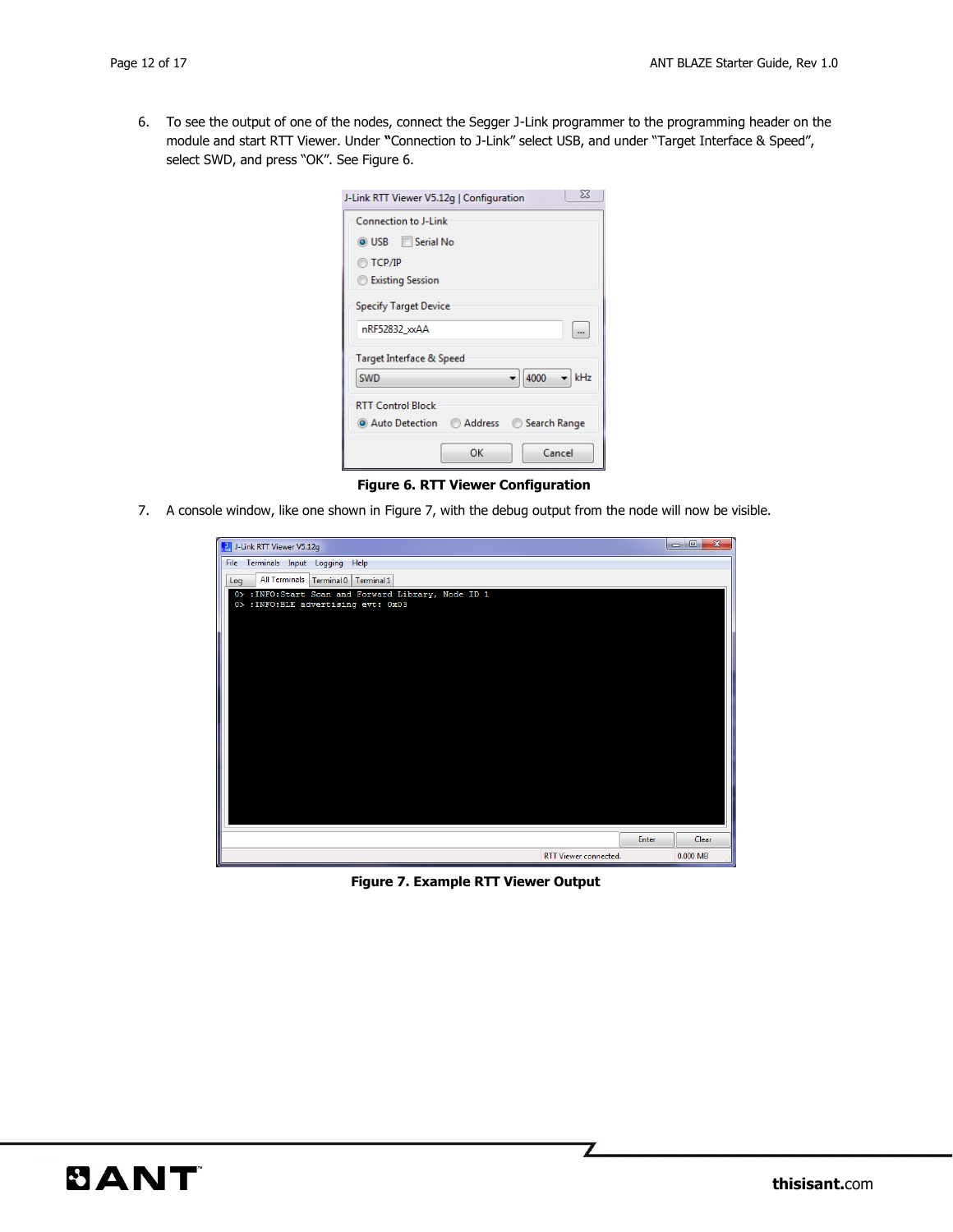#### <span id="page-12-0"></span>**4 Testing Network Messaging using Mesh Tester**

The Mesh Tester is a PC application that can be used to evaluate the performance and the features of the ANT BLAZE network. Ensure the network is set up as above and a gateway node has been inserted in the USB port of the PC. Follow these steps to configure Mesh Tester:

- 1. Launch the Mesh Tester PC tool.
- 2. Click the "Select a Gateway Configuration File" button and load exampleGatewayConfigFile.xml. The Gateway Configuration file specifies all the configuration parameters required to set up the gateway. For more details on the specific fields, refer to the gateway configuration structure definition in ant\_sf\_defines.h. All configuration parameters (except for the Node ID which must be unique) of the nodes and the gateway must match for the network to function correctly.

#### <span id="page-12-1"></span>**4.1 Manual Messaging**

Messages may be sent manually into a network using the Mesh Tester.

- 1. To enable Manual Operation mode of the Mesh Tester, load a Gateway Configuration file as above and then click the "Start Gateway" button.
- 2. Populate the "Payload" text box with data up to 40 bytes long. The demo\_node firmware is designed to automatically respond to special ping request messages to facilitate testing. [Table 2](#page-12-2) contains the definition of a ping request message.

<span id="page-12-2"></span>

| <b>Byte</b> | <b>Description</b>                                                                                                                                                                                                                                                                                                                                     |
|-------------|--------------------------------------------------------------------------------------------------------------------------------------------------------------------------------------------------------------------------------------------------------------------------------------------------------------------------------------------------------|
| 0           | Identifies this message as a ping request. Set to 0x01.                                                                                                                                                                                                                                                                                                |
| 1           | Used in automated testing. Set to 0x00.                                                                                                                                                                                                                                                                                                                |
| 2           | Used in automated testing. Set to 0x00.                                                                                                                                                                                                                                                                                                                |
| 3           | Bits 0-3: Set to number of packets to send in response $(1 - 8)$ .<br>Bit 4: Set to 1 if bytes 5+ of the request payload are to be copied into bytes 5+ of the response.<br>In this case, the length of the request from the gateway should match the requested response<br>from the node. Set to 0 otherwise.<br>Bits $5-7$ : Unused. Set to $0x00$ . |
| 4           | Unused. Set to 0x00.                                                                                                                                                                                                                                                                                                                                   |
| $5+$        | Optional. Data here will be copied into the ping response of the responding node.                                                                                                                                                                                                                                                                      |

#### **Table 2. Format of a Ping Request Message**

#### 3. Populate the "Address" box with one of the following:

- A Node ID Sends this message only to that specific node.
- "0" Sends this message to every node in the network.
- A Group Address Sends the message to every node belonging to that group. The demo\_node firmware automatically assigns all nodes to groups 511 and 500. Look at the source code for more information on groups.

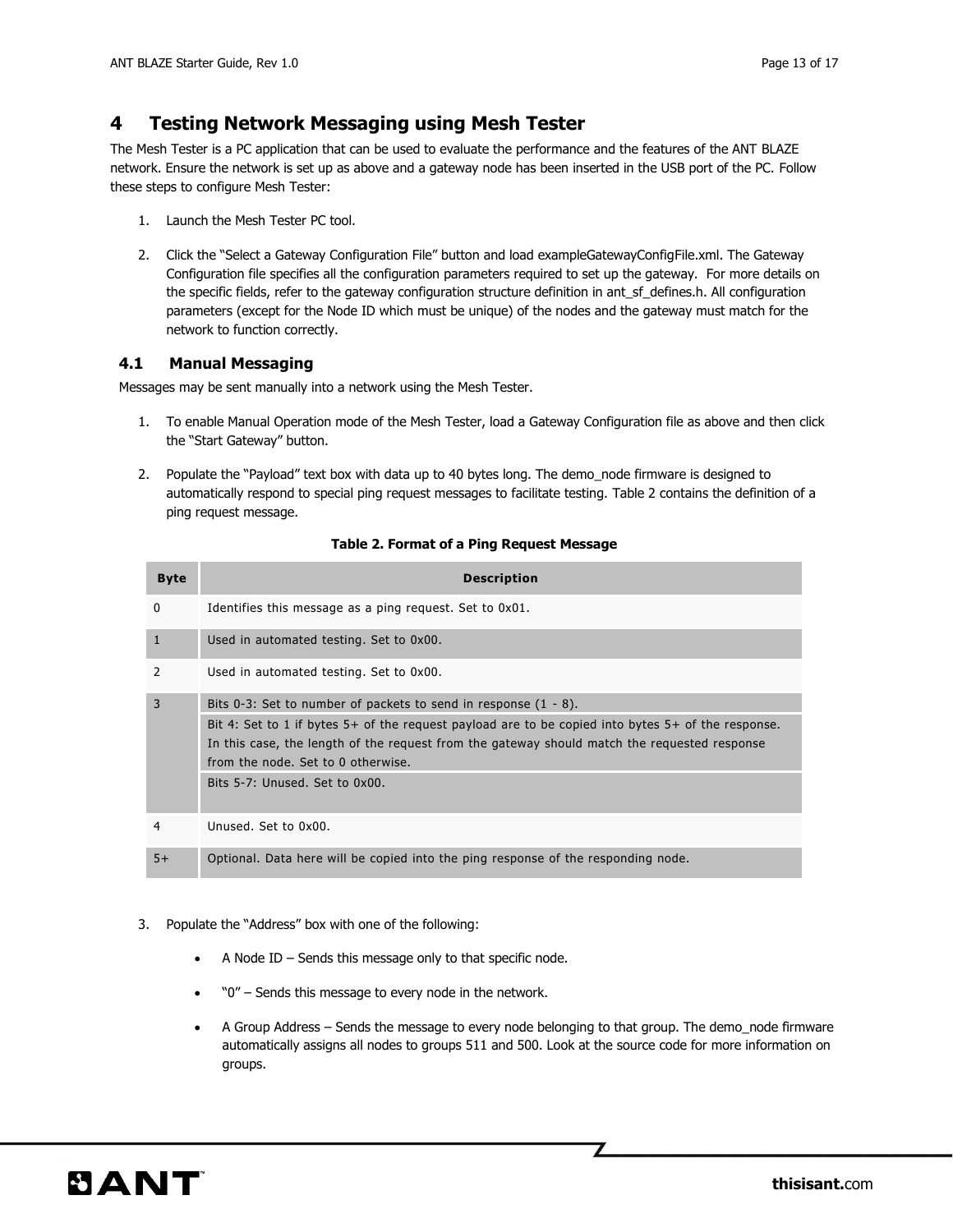4. Click the "Send Message" button to send the message. Message traffic in and out of the Mesh Tester can be observed in the "Filtered Raw Messages" tab.

Example: Send the message 01-00-00-01-00 (a ping request message) to any Node ID in the network. The outgoing message will appear in the "Filtered Raw Messages" tab shortly followed by the incoming response from the node. The expected output can be seen in [Figure 8.](#page-13-1)

| <b>Automated Test</b>                            |            | <b>Manual Operation</b> |          |                                  |
|--------------------------------------------------|------------|-------------------------|----------|----------------------------------|
| Start Message Delivery Test                      |            | <b>Start Gateway</b>    | Address: | $\overline{2}$                   |
| <b>Stop Test</b>                                 |            | Send Message            | Payload: | 1-00-00-01-00                    |
| <insert description="" here="" test=""></insert> |            | <b>Stop Gateway</b>     |          |                                  |
|                                                  |            |                         |          |                                  |
| <b>Filtered Raw Messages</b>                     | Node Pings | Information             |          |                                  |
| Print Raw Messages                               |            |                         |          |                                  |
| 488727045: Tx Message ---> Address:              |            |                         |          | 2, Payload: [01][00][00][01][00] |
| 488727529: Rx Message <--- Address:              |            |                         |          | 2, Payload: [02][FF][04][0B][02] |
|                                                  |            |                         |          |                                  |

**Figure 8. Example Output from Manual Messaging**

#### <span id="page-13-1"></span><span id="page-13-0"></span>**4.2 Automated Testing**

Mesh Tester can be used for automated testing. The Mesh Tester rotates through a list of all the nodes in the network and sends ping request messages. It then measures the amount of time it takes for each node to respond. In addition to the Gateway Config file mentioned earlier, the automated test relies on 2 more configuration files:

- Test Configuration (XML) Specifies the test parameters
	- $\circ$  NumberOfTestCycles Number of times to loop through the list of nodes in the network.
	- $\circ$  MaxPingWaitTimeInMs Maximum amount of time to wait for a response before moving on to the next request.
	- $\circ$  StartTimeDelayInMs Test start delay. Useful to let things settle before starting the test.
	- o NumberOfPacketsPerResponse Number of 5-byte packets each node should send in its response.
	- o NumberOfNodesToPingPerRequest Number of nodes to request a response from at a time. Note: must be a factor of the total number of nodes in the network.
	- o SplitLogFiles The test log files can be split after a certain number of cycles. This is useful for long term testing so the log files do not grow too large.
	- o NumberOfCyclesPerLogFile If SplitLogFiles is enabled, the log files will be split after this many cycles have been completed.
	- $\circ$  EchoPayload Enable to make the nodes respond with specific data.
	- $\circ$  PayloadBytesToEcho If EchoPayload is enabled, this data will be echoed back in each node's response.
- Device List (CSV) A list of all Node IDs in the ANT BLAZE Network.

The example configuration files will work if the nodes in the network are running the demo\_node firmware.

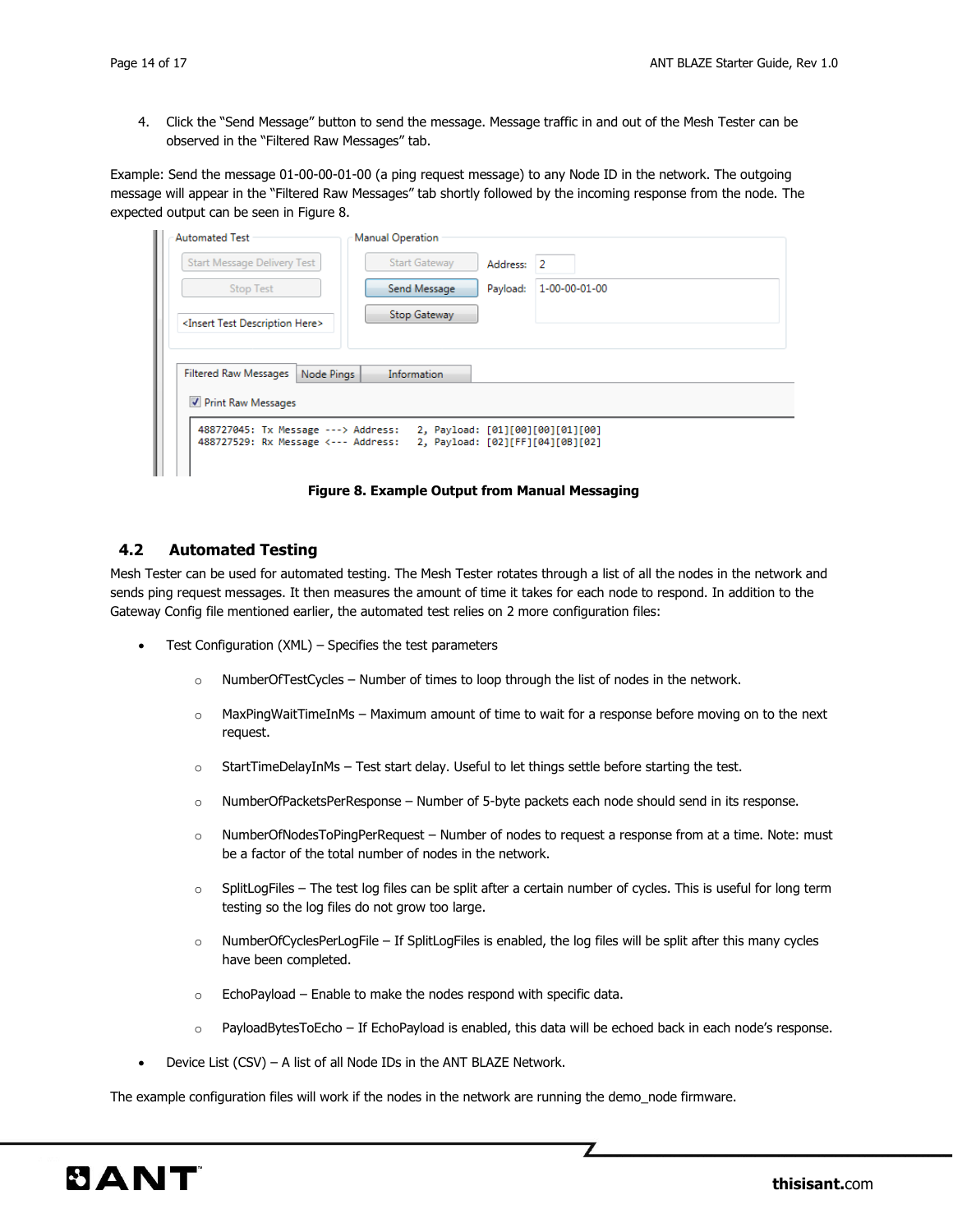To run an automated test:

- 1. Set up an ANT BLAZE network with the demo\_node firmware as explained earlier in this document.
- 2. Use the buttons in "Gateway and Test Configurations" to load each of the configuration files. Example files, exampleTestConfigFile.xml and exampleDeviceList.csv, have been provided which will work with a network running the demo\_node firmware.

| hannel and<br>, Lest Contiguirations. |                                  |                         |                              |
|---------------------------------------|----------------------------------|-------------------------|------------------------------|
| Select Gateway Configuration File     | <b>Select Test Configuration</b> | Select Device List File | Use Last Configuration Setup |

#### **Figure 9. Loading Test Configuration and Device List Files for Automated Testing**

- 3. Click "Start Message Delivery Test" button to begin the test.
- 4. Observe the test progress in the "Node Pings" tab. Raw messages to and from the gateway can be observed in the "Filtered Raw Messages" tab.

The Mesh Tester generates 4 types of log files which can be found in a timestamped folder in the executable directory. These files are:

- Summary File Results of the test per node, per ping request, and overall metrics of the test.
- Pings File Log of everything printed to the "Node Pings" tab.
- Messages File Log of everything printed to the "Filtered Raw Messages" tab.
- Debug Info Information regarding the connection to the gateway device.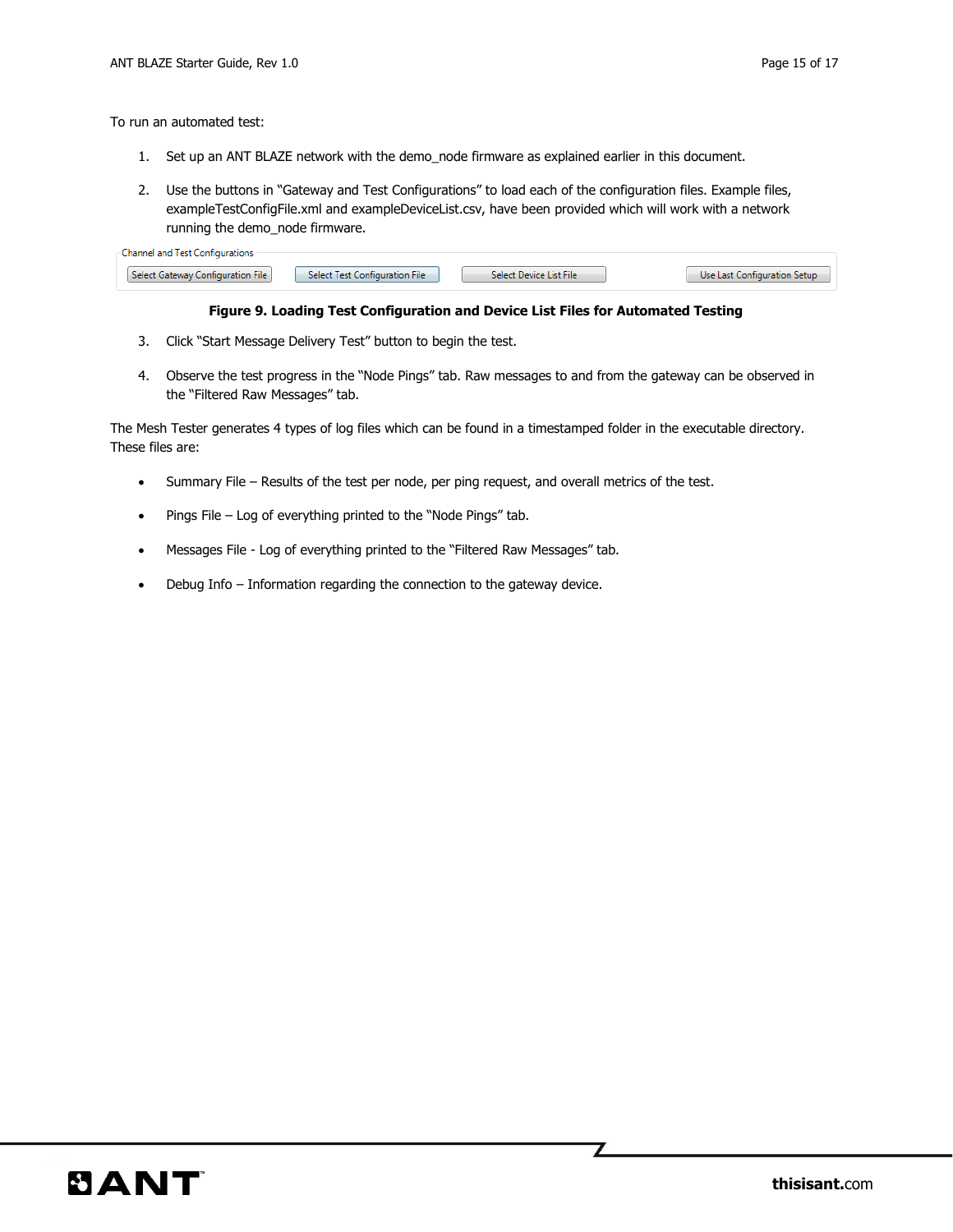

# <span id="page-15-0"></span>**5 Appendix A: AA Battery Board Schematics**



<span id="page-15-1"></span>**BANT**